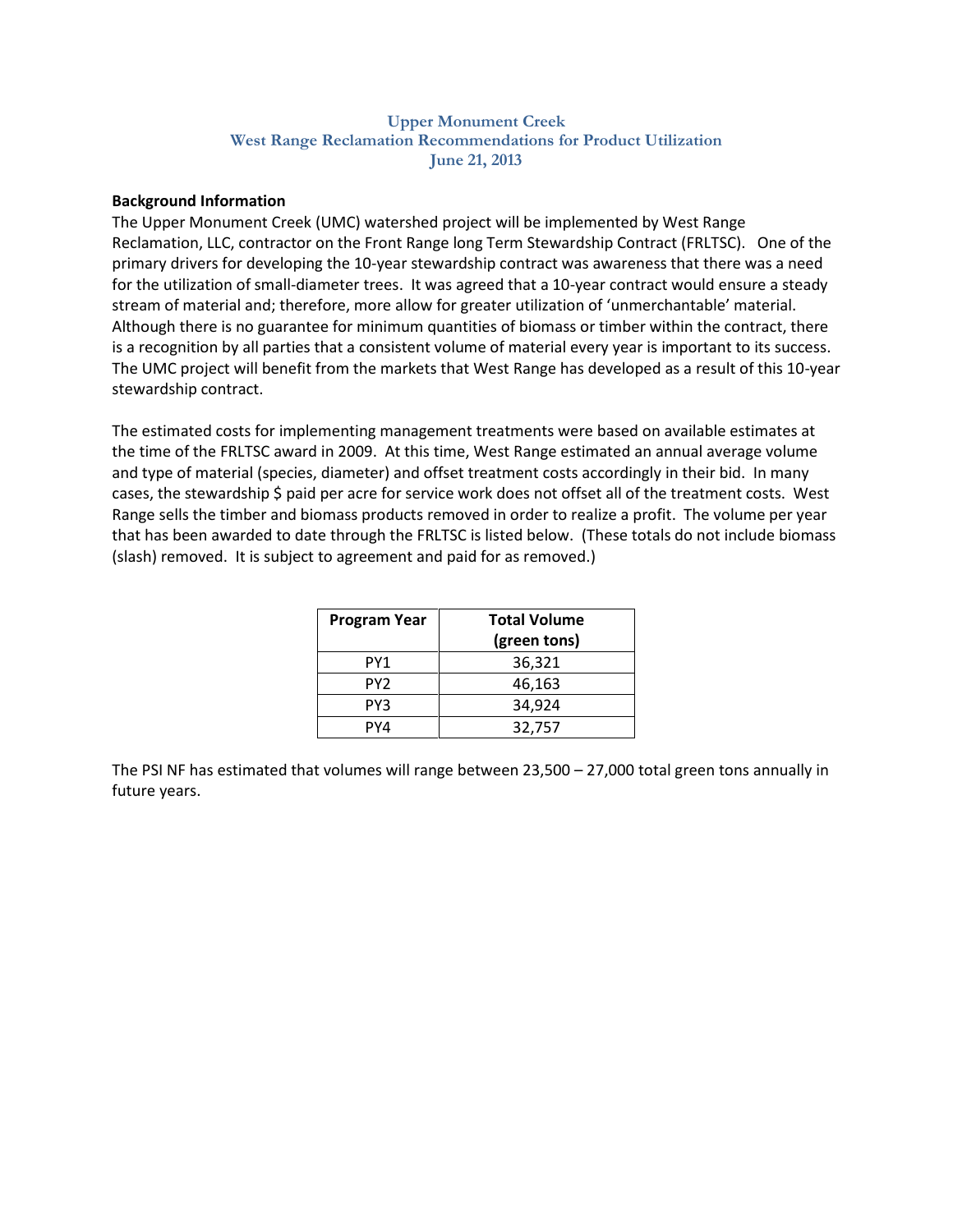## **Local Lumber Mills and Businesses Currently Supported by the Front Range Long Term Stewardship Contract**

## **McComb Lumber LLC, Canyon City, CO**

[http://mccomblumber.wordpress.com](http://mccomblumber.wordpress.com/category/products/)



McComb has been family owned and operated since 1978 and specializes in rough cut wood products. McComb utilizes all of its by-products. With more than 30 years of experience in all phases sawmill growth and operation, owners Tom and Judy McComb readily pass along their legacy of good work ethics and the honesty this business was founded on to their kids and grandkids that help with the mill.



**Products produced:** rough cut lumber, firewood,

animal bedding, landscaping wood chips **Species:** ponderosa pine, lodgepole pine and Douglass fir **Employees:** 7

### **Casey's Lumber Mill, Woodland Park, CO**  <http://www.caseyslumber.com/>



Casey's Lumber mill was established in 1986. They specialize in rough cut lumber and logs for homes and fencing. They also make custom handcrafted rustic log furniture.

**Products produced:** rough cut lumber, furniture **Species:** ponderosa pine, lodge pole pine, spruce, aspen and Douglass fir **Employees:** 12



### **Sawmill of the Rockies, Eaton, CO**

Sawmill of the Rockies was established in 2012 as a partnership between Universal Forest Products and West Range Reclamation. The mill utilizes all of its by-product.

 **Products produced:** pallets, firewood, wood chips, biochar

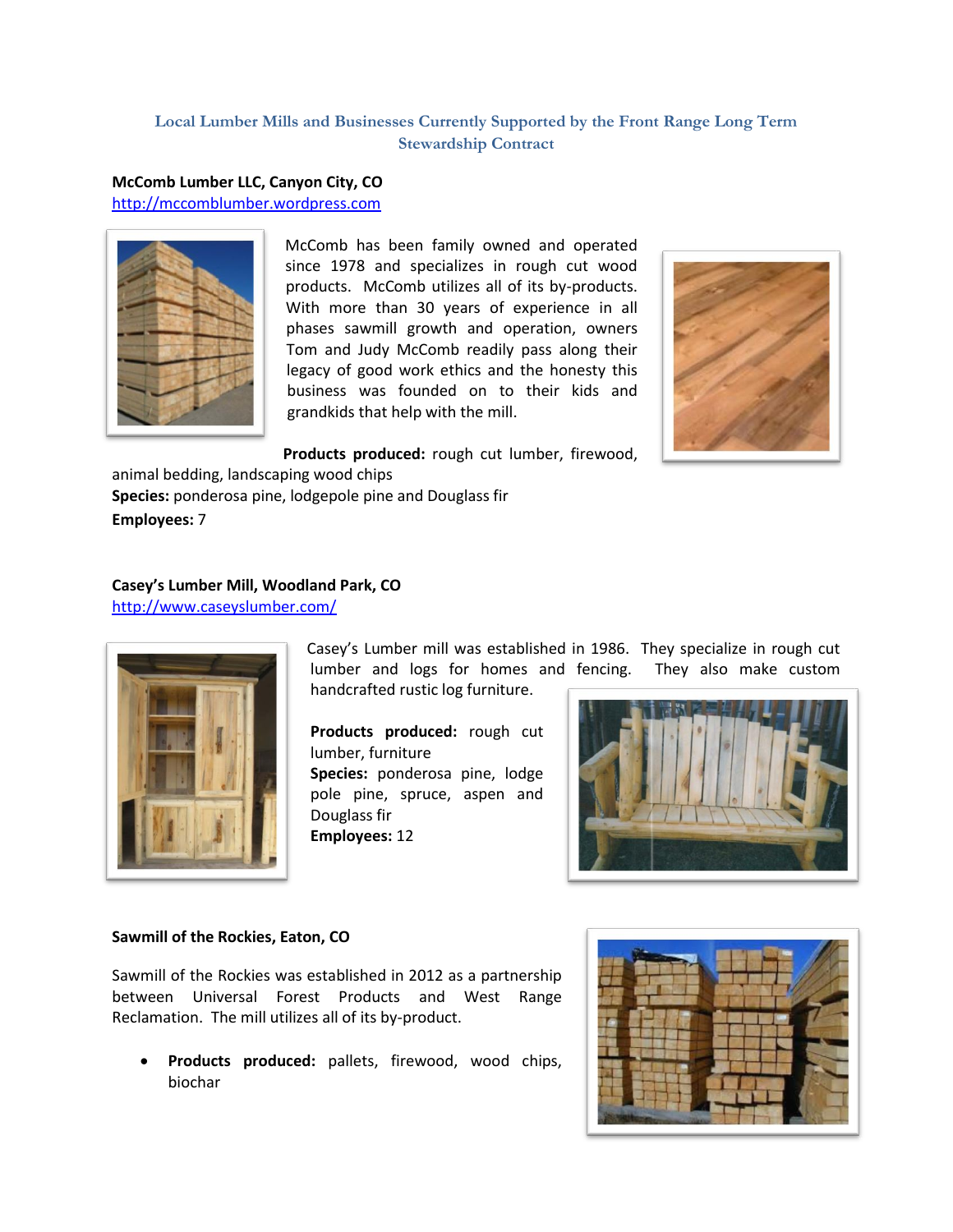- **Species:** ponderosa pine, lodge pole pine and Douglass fir
- **Employees:** 10-12?

### **Scotts Hyponex**

West Range creates wood chip, mulch, bark fines and composted bark fines for Scotts. This work is done using a debarker, horizontal grinder, and tub grinder. Some of this work is done in the forest, with slash being chipped at the landing. Other times, processed 'Product other than Logs' (POL) trees are transported to our sort yard in Woodland Park, CO for processing and then delivered to Scotts in chip vans.

- **Products produced by West Range:** landscaping chips, bark fines, mulch, composted bark fines
- **Species:** ponderosa pine, lodge pole pine and Douglass fir (slash including tops, limbs,
- **Employees at Scotts:** 20?



#### **Other Vendors**

For the first four years of the contract, Pueblo Wood Products received the majority of the small diameter timber from the FRLTSC. Unfortunately because of our inability to supply a steady volume of material and a price increase on our part, we have lost our contract with Pueblo Wood. Both parties are interested in renegotiating a contract in the future. They are currently receiving 100% of their timber from private lands.

### **Pueblo Wood Products, Pueblo, CO**

<http://www.pueblowood.com/>



Pueblo Wood Products was established in 1988 as a family owned and operated pallet and crate manufacturer. The specialize in small diameter trees. Their mission is to provide quality wood products and services to our customers at an affordable price while utilizing 100% of the timber received.

- **Products produced:** pallets, firewood, wood chips, biochar
- **Species:** ponderosa pine and Douglass fir
- **Employees:** 25-30

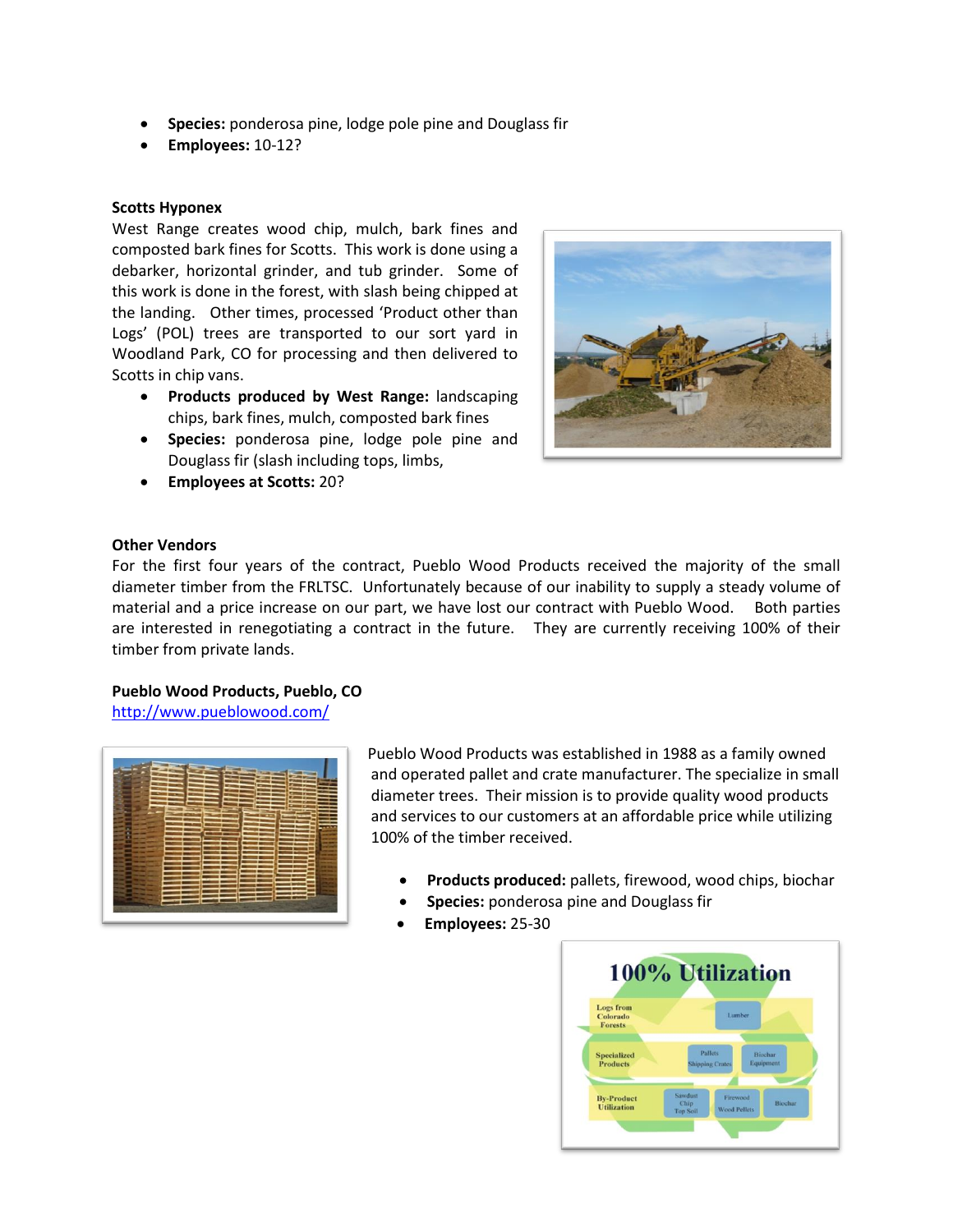### **Suggested Recommendations from West Range**

- Restoration activities should be designed in a manner that results in marketable products.
- **Some restoration treatments may be more marketable than others, depending on many factors,** such as the site index and species composition, the accessibility of the site, and the size of the treatment area. The Forest Service should work to have a balance of marketable and nonmarketable projects each year.
- Because it is important to maintain a consistent volume of material for successful product utilization, the Forest Service should work to have a balance of mechanical treatments (with product utilization) and mastication and manual treatments (no product utilization) each year.
- The Forest Service should work to have a balance of species each program year. As an example, do not do all lodgepole pine treatments in one year, but space them out over multiple years. Our bark fines product is made from species with a thick bark like ponderosa pine.
- The Forest Service should work to provide a mix of sawtimber and non-sawtimber material annually. Many of our markets rely on a steady input of small diameter timber.
- When feasible, package less marketable treatments with those that have a higher value. This is particularly true when a site is 'marginal' in value and the addition of more valuable products in adjacent restoration areas. This will help offset costs for the operator and allow for a more steady stream of volume to fulfill contracts.
- When feasible, the Forest Service should set minimal operating restrictions on high priority fuels mitigation and restoration projects –barring of course common sense resource damage restrictions. Examples include: weekend and hours of operation restrictions. These restrictions add significant cost to the project and slow progress down.
- When treatments are finally designed and laid out, include opportunities for utilization of biomass in the forest. This requires larger landing sizes to allow the use of chipping/grinding equipment and use of chip vans. Some widening of corners to allow use of chip vans may also be required. Because of the opportunity to utilize biomass within this project, maximize opportunities for mechanical thinning as opposed to manual thinning. Also, when considering methods for reducing surface fuels, consider the biomass utilization option.